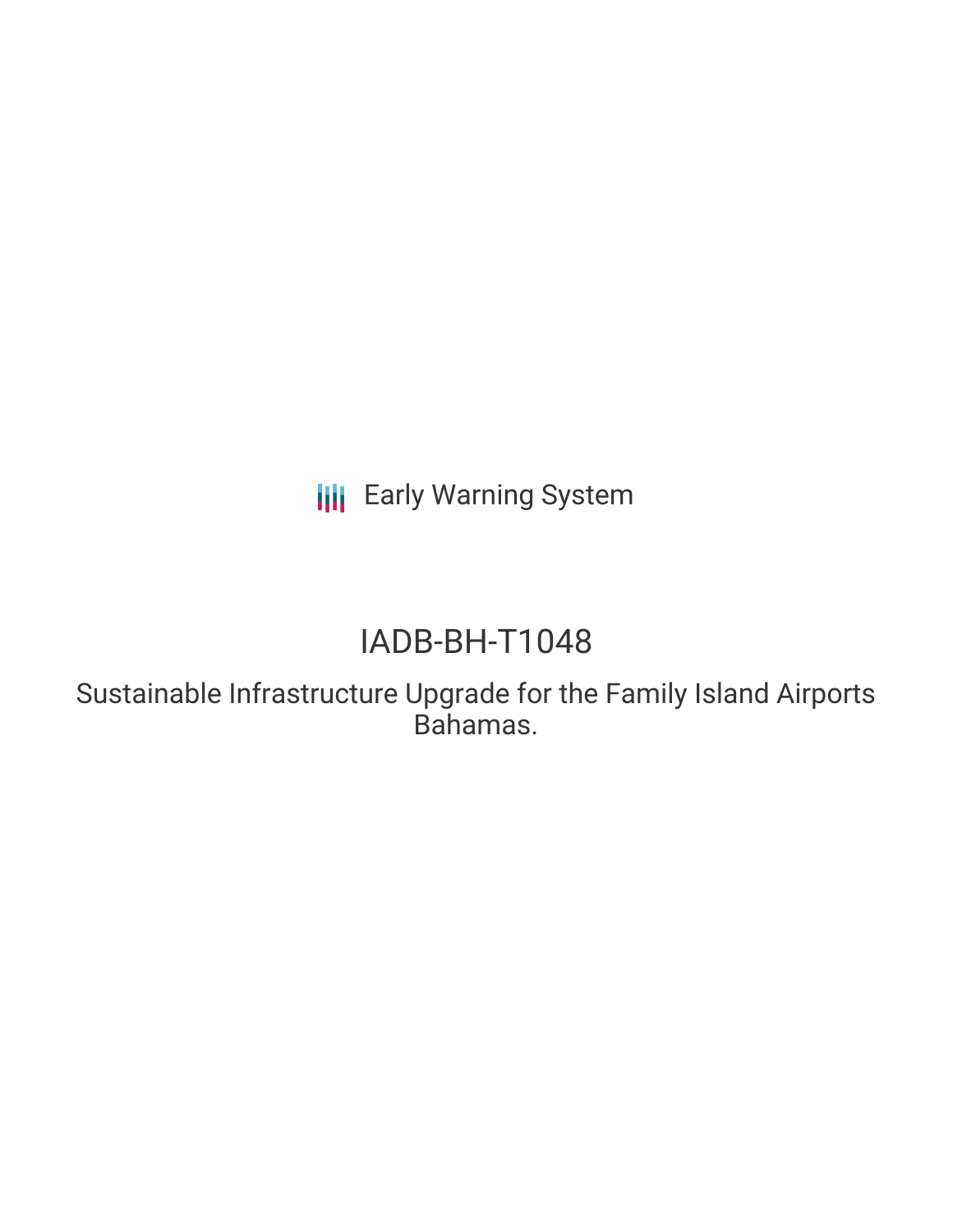

### **Quick Facts**

| <b>Countries</b>               | <b>Bahamas</b>                                   |
|--------------------------------|--------------------------------------------------|
| <b>Financial Institutions</b>  | Inter-American Development Bank (IADB)           |
| <b>Status</b>                  | Active                                           |
| <b>Bank Risk Rating</b>        | C.                                               |
| <b>Voting Date</b>             | 2016-06-02                                       |
| <b>Sectors</b>                 | Infrastructure, Technical Cooperation, Transport |
| <b>Investment Type(s)</b>      | Grant                                            |
| <b>Investment Amount (USD)</b> | $$0.50$ million                                  |
| <b>Project Cost (USD)</b>      | \$ 0.50 million                                  |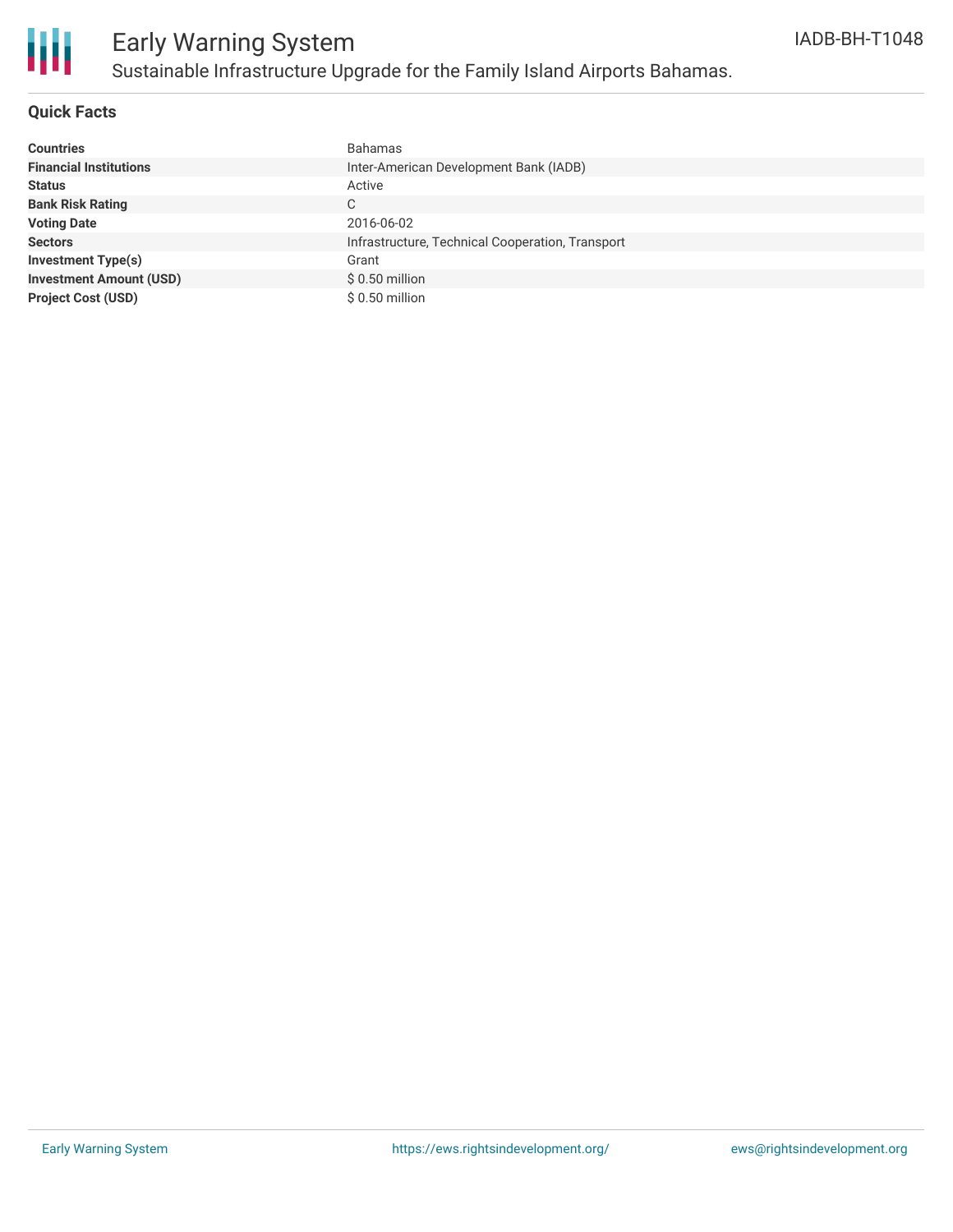

### Early Warning System Sustainable Infrastructure Upgrade for the Family Island Airports Bahamas.

### **Project Description**

From the IDB: "The objective of this TC is to support The GoBH in developing a strategic business plan for the airports as a requirement of the Air Transport Reform Program and as a prerequisite conduct an assessment of risk and due diligence associated with structuring a public private partnership (PPP) for the rehabilitation and operation of the Family Island Airports so as to achieve the specific objective and standards required of a safe and efficient operation and management of the air transportation sector in the Family Islands."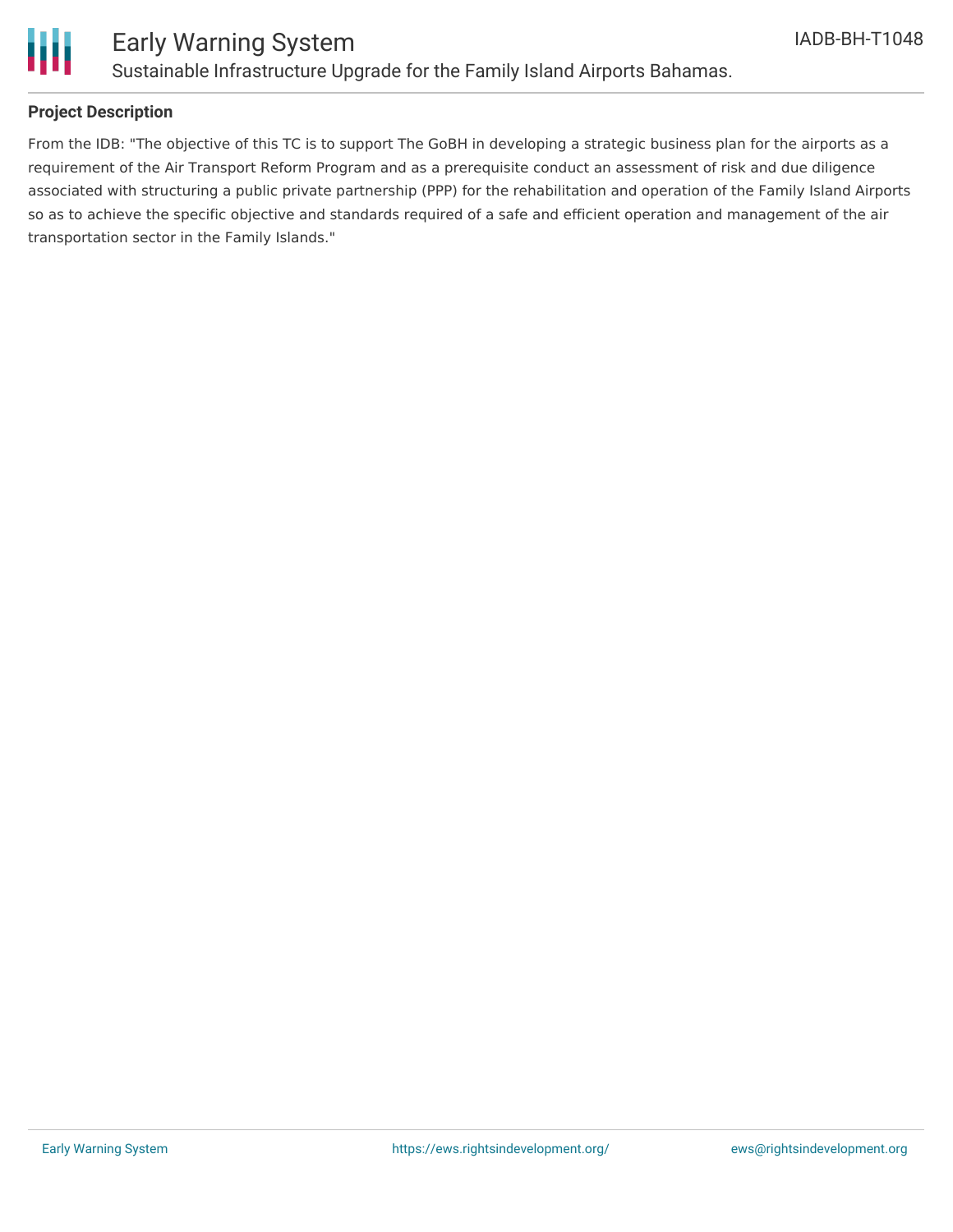

## Early Warning System Sustainable Infrastructure Upgrade for the Family Island Airports Bahamas.

### **Investment Description**

• Inter-American Development Bank (IADB)